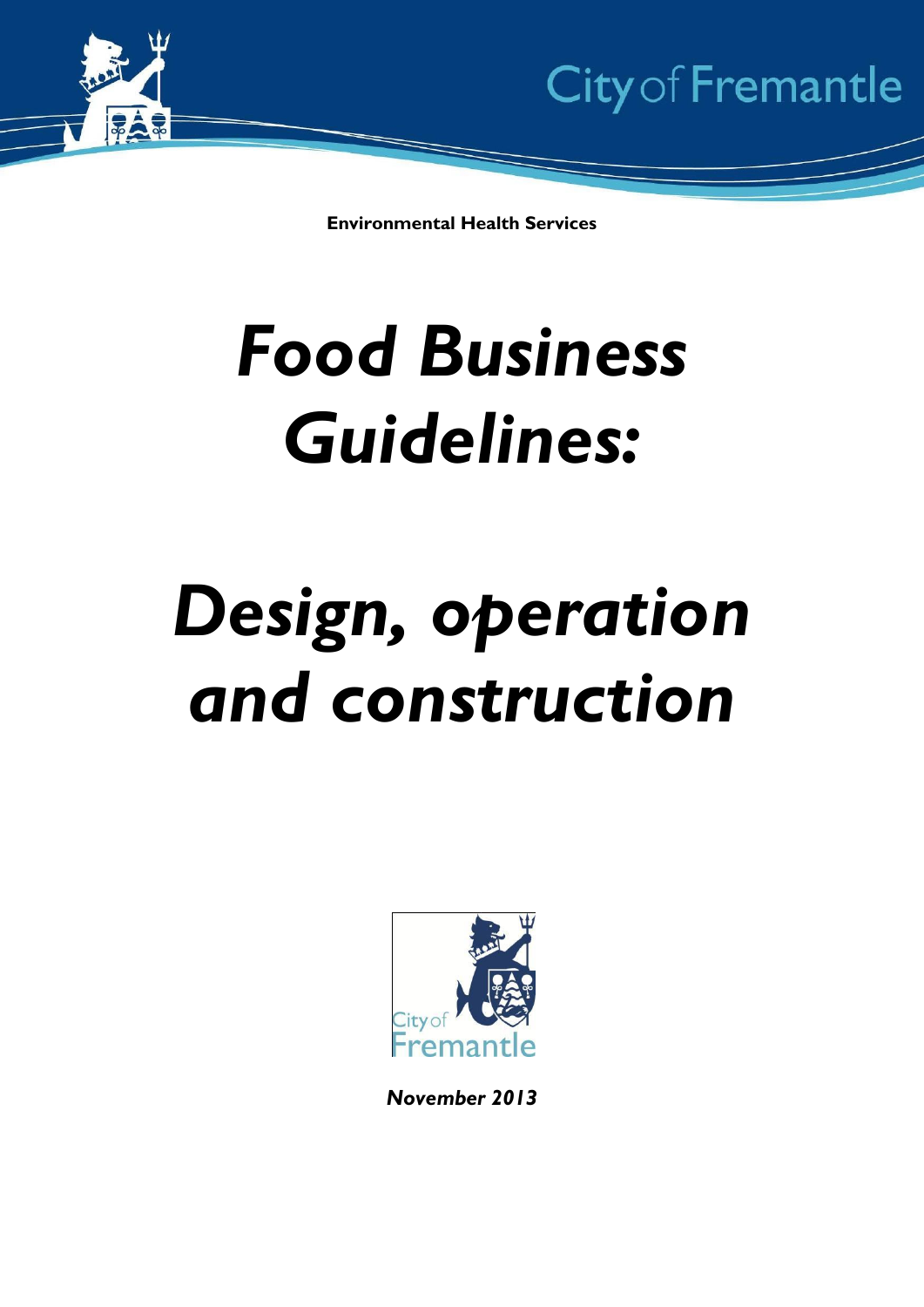# **CONTENTS**

| 1.0 |      |                                            |  |
|-----|------|--------------------------------------------|--|
| 2.0 |      |                                            |  |
| 3.0 |      |                                            |  |
| 4.0 |      |                                            |  |
| 5.0 |      |                                            |  |
| 6.0 |      |                                            |  |
|     | 6.1  | <b>Planning Services</b>                   |  |
|     | 6.2  | <b>Building Services</b>                   |  |
|     | 6.3  | <b>Environmental Health Services</b>       |  |
|     | 6.4  | Approval of Plans                          |  |
|     | 6.5  | Final inspection                           |  |
|     | 6.6  | Food business registration and licence     |  |
| 7.0 |      |                                            |  |
|     | 7.1  | Department of Racing, Gaming and Liquor    |  |
|     | 7.2  | Department of Environment and Conservation |  |
|     | 7.3  | <b>Western Power and Alinta Gas</b>        |  |
|     | 7.4  | <b>Water Corporation</b>                   |  |
| 8.0 |      |                                            |  |
|     | 8.1  | <b>General Requirements</b>                |  |
|     | 8.2  | Sewage and Waste Water Disposal            |  |
|     | 8.3  | Storage of Garbage and Recyclable Matter   |  |
|     | 8.4  | Ventilation                                |  |
|     | 8.5  | Lighting                                   |  |
| 9.0 |      |                                            |  |
|     | 9.1  | <b>Floors</b>                              |  |
|     | 9.2  | Walls                                      |  |
|     | 9.3  | Ceilings                                   |  |
|     |      |                                            |  |
|     | 10.1 | <b>General Requirements</b>                |  |
|     | 10.2 | <b>Washing Facilities</b>                  |  |
|     | 10.3 | <b>Handwashing Facilities</b>              |  |
|     | 10.4 | Hot and Cold Food Storage and Display      |  |
|     | 10.5 | Coolrooms / Freezers                       |  |
|     | 10.6 | Storage                                    |  |
|     |      |                                            |  |
|     | 11.1 | <b>Temperature Measuring</b>               |  |
|     | 11.2 | <b>Cleaning and Sanitising</b>             |  |
|     | 11.3 | <b>Toilet Facilities</b>                   |  |
|     | 11.4 | <b>Animals and Pests</b>                   |  |
|     | 11.4 | <b>Food Safety Training</b>                |  |
|     | 11.5 | <b>Outdoor Eating Areas</b>                |  |
|     |      |                                            |  |
|     | 12.1 | <b>Food Transport Vehicles</b>             |  |
|     | 12.2 | <b>Mobile Food Vehicles</b>                |  |
|     |      |                                            |  |
|     |      |                                            |  |
|     |      |                                            |  |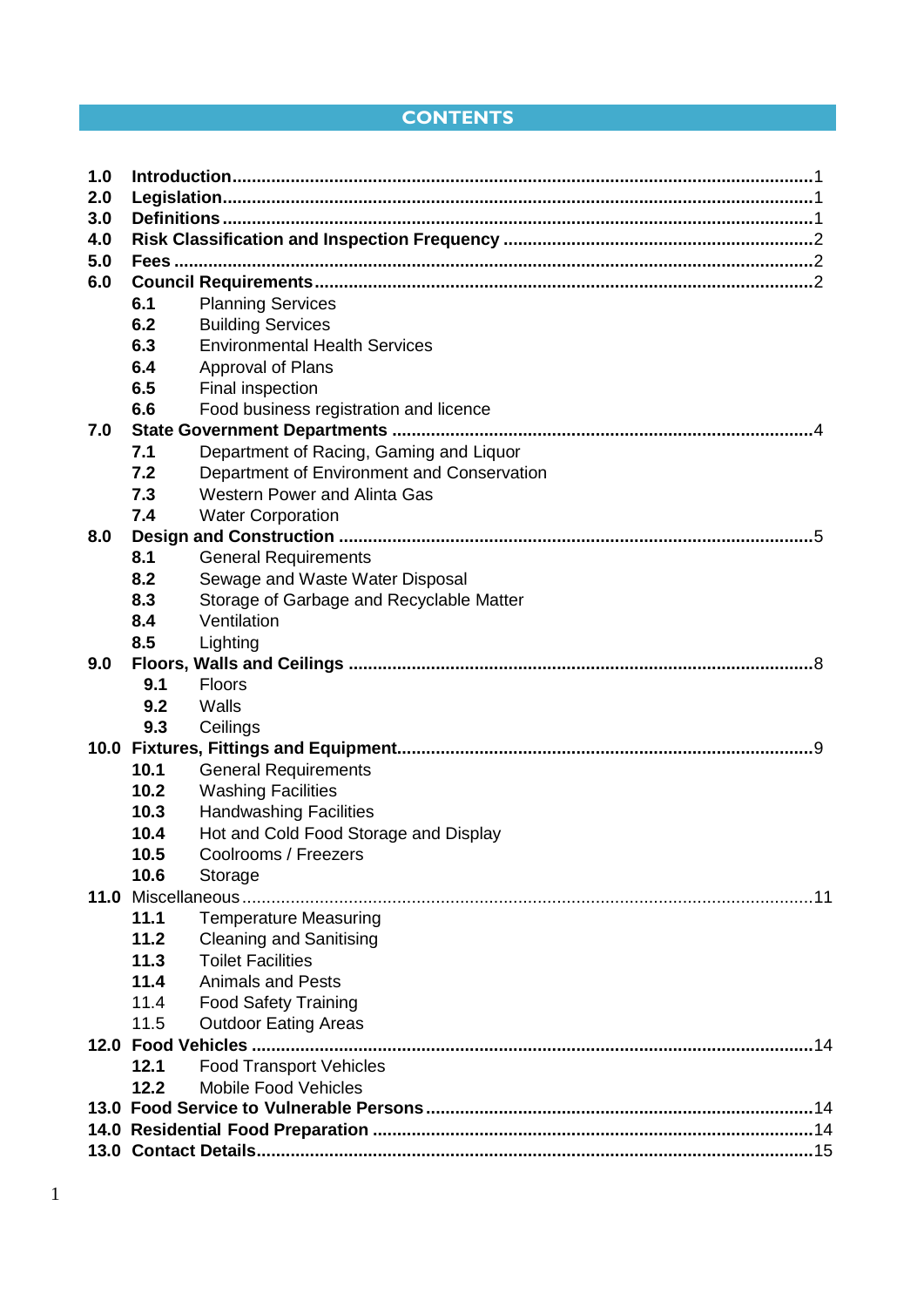## **1.0 INTRODUCTION**

<span id="page-2-0"></span>This information is provided as a general guide for owners, proprietors, architects and/or builders that intend to design, construct/fit-out and operate a food premises or food vehicle within the City of Fremantle. This guide also details the process for approval and registration of a food business within the City of Fremantle.

Prior to commencement of any work, it is recommended that an on-site meeting be held with an Environmental Health Officer to discuss your proposal.

## **2.0 LEGISLATION**

<span id="page-2-1"></span>Food businesses are currently governed by the following state-wide legislation:

- Food Act 2008
- **Food Regulations 2009**
- **Food Safety Standards (Chapter 3)**
- Australia New Zealand Food Standards Code

Copies of the legislation can be downloaded at the State Law Publisher website [www.slp.wa.gov.au](http://www.slp.wa.gov.au/) and at the FSANZ website [www.foodstandards.gov.au.](http://www.foodstandards.gov.au/)

<span id="page-2-2"></span>Australian Standard (AS 4674-2004) *Design, construction and fit-out of food premises* can provide you with good detail and advice on your proposed food business. This document is copyrighted.

## **3.0 DEFINITIONS**

#### ―**Food**‖ includes

- (a) any substance or thing of a kind used, or represented as being for use, for human consumption (whether it is live, raw, prepared or partly prepared);
- (b) any substance or thing of a kind used, or represented as being for use, as an ingredient or additive in a substance or thing referred to in paragraph (a);
- (c) any substance used in preparing a substance or thing referred to in paragraph (a) (other than a substance used in preparing a living thing) if it comes into direct contact with the substance or thing referred to in that paragraph, such as a processing aid;
- (d) chewing gum or an ingredient or additive in chewing gum, or any substance used in preparing chewing gum; and
- (e) any substance or thing declared to be a food under a declaration in force under the Commonwealth *Food Standards Australia New Zealand Act 1991* section 6, whether or not the substance, thing or chewing gum is in a condition fit for human consumption.
- (f) food does not include a therapeutic good within the meaning of the Commonwealth *Therapeutic Goods Act 1989*.
- (g) to avoid doubt, food may include live animals and plants.
- ―**Food Business**‖ means a business, enterprise or activity (other than a business, enterprise or activity that is primary food production) that involves —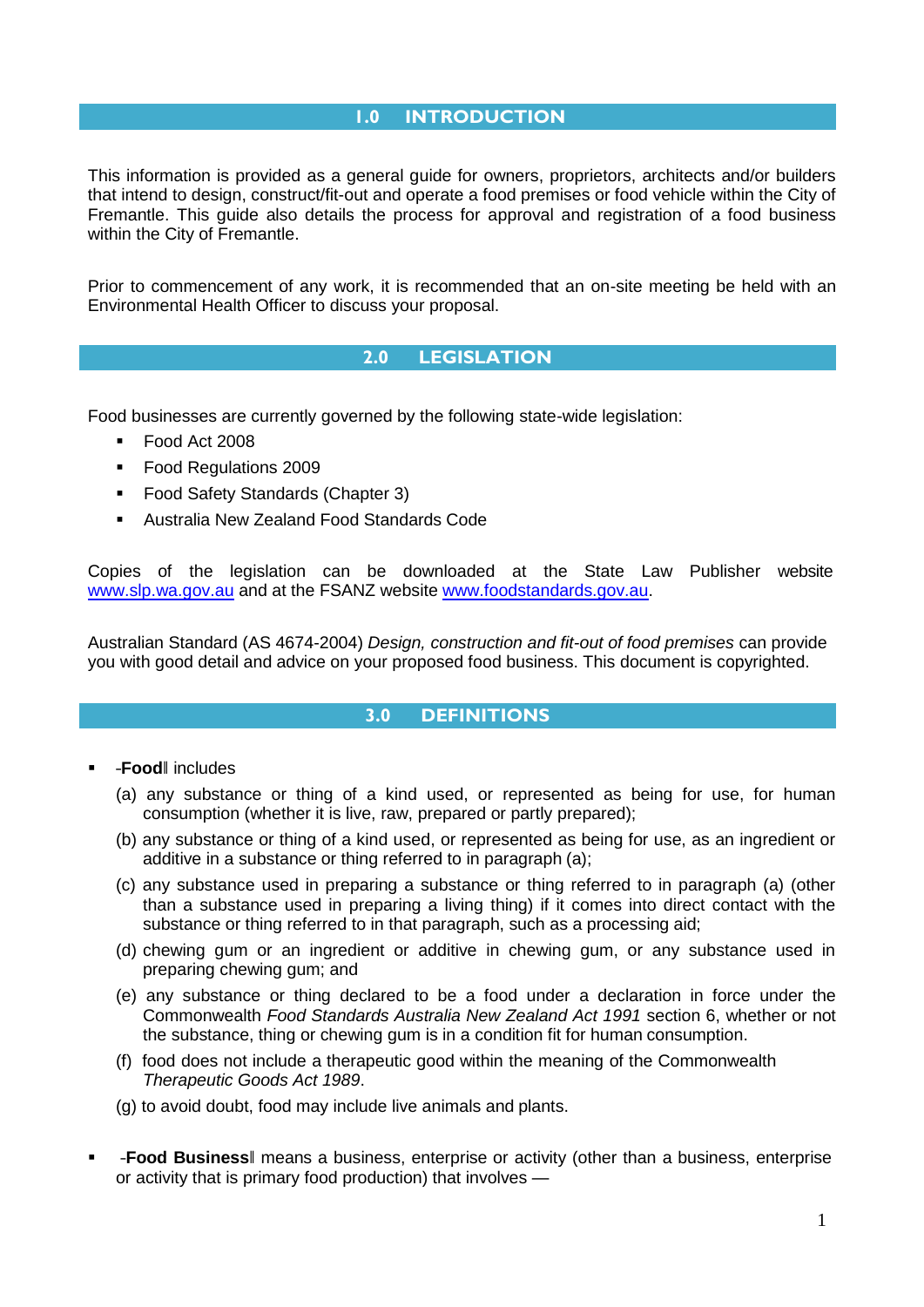- (a) the handling of food intended for sale; or
- (b)the sale of food, regardless of whether, subject to section 6, the business, enterprise or activity concerned is of a commercial, charitable or community nature or whether it involves the handling or sale of food on one occasion only.

## **4.0 RISK CLASSIFICATION AND INSPECTION FREQUENCY**

<span id="page-3-0"></span>The City of Fremantle uses a risk-based classification system for food businesses which is determined by the type of food prepared and who the food is prepared for (e.g. elderly people and children). Risk classification determines the initial inspection frequency but this may be altered by the outcome of the routine inspections i.e. if the inspection result is good, then the inspection frequency is lessened. If the inspection result is sub-standard then more frequent inspections of the business will be undertaken.

Food businesses are classed into:

- Exempt e.g. newsagencies selling packaged confectionery
- **Low risk**
- Medium Risk e.g. most cafes and restaurants will fall into this category
- <span id="page-3-1"></span>**High Risk**

## **5.0 FEES**

Food businesses are charged an annual licence fee. Licensing is for the calendar year from 1 January – 31 December and invoicing occurs in November.

<span id="page-3-2"></span>For the current fee schedule please visit the Environmental Health section of the City of Fremantle website or contact Environmental Health Services on 9432 9999.

## **6.0 COUNCIL REQUIREMENTS**

## **6.1 Planning and Heritage Services**

The premises you have chosen may require planning approval and a Development Application may need to be submitted to ascertain suitability with the Local Planning Scheme in relation to zoning and parking etc. Also many buildings within the City have some historic importance. It is necessary to determine if the chosen premises is heritage listed before alterations are made.

Contact Planning Services on 9432 9999 or at [planning@fremantle.wa.gov.au](mailto:planning@fremantle.wa.gov.au)

## **6.2 Building Services**

You will be required to submit a Building Licence Application for:

- newly constructed premises;
- where coolrooms and exhaust canopies are to be installed; or
- where alterations may affect the structural integrity of the building.

Contact Building Services on 9432 9999 for further information.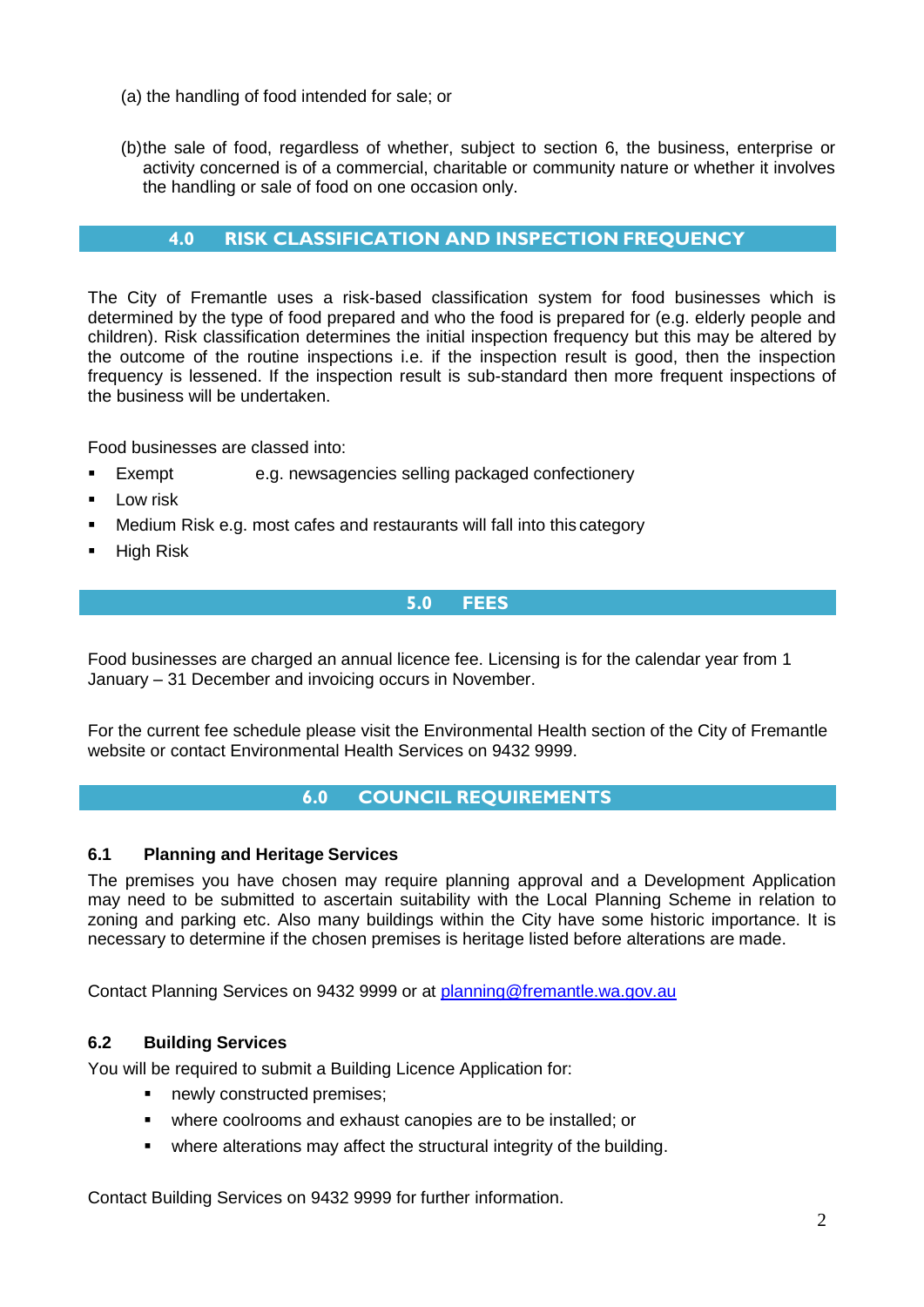## **6.3 Environmental Health Services**

Before any new developments, alterations or extensions, approval must be obtained from Environmental Health Services, even where planning approval or a building licence is not required.

Your shop-fitter, draftsperson or architect should be able to assist you with plans. The following must be submitted:

- a) Food Business Notification / Registration form (see Section 13 of this guide);
- b) Two sets of drawings showing:
	- (i) scale 1:50
	- (ii) all dimensions
	- (iii) floor plan
	- (iv) sectional elevations through walls etc.
	- (v) hydraulic plans of fresh water and waste water services
	- (vi) mechanical exhaust ventilation plan
	- (vii) finishes of every wall, floor and ceiling
	- (viii) the position and type of every fixture, fitting and equipment
	- (ix) toilet facilities
	- (x) greasetraps
	- (xi) the estimated number of sex of every staff member; and
	- (xii) the estimated number of patrons.

**NOTE: Submitted plans must be of a high quality that clearly shows all of the above details. This will help the City's Environmental Health Services assess the plans and approve the premises quicker which is time beneficial for both you and the City.**

#### The following diagram is an example of the standard required:

|                | <b>CUSTOMER</b>                                                        | SERVERY                        |                          |                                                                                                                                                                                                                                                                                                                                                                                                                                                               |
|----------------|------------------------------------------------------------------------|--------------------------------|--------------------------|---------------------------------------------------------------------------------------------------------------------------------------------------------------------------------------------------------------------------------------------------------------------------------------------------------------------------------------------------------------------------------------------------------------------------------------------------------------|
|                |                                                                        | BREATH GUARD                   |                          | CEILING GYPROCK WITH A<br>SMOOTH FLUSH SURFACE<br>B FAINTED WITH A LIGHT                                                                                                                                                                                                                                                                                                                                                                                      |
| DRY BAIN MARE  | COLD PLATE                                                             | WET BAIN MARIE                 | DISPLAY                  | COLOURED WASHABLE<br>GLOSS PAINT                                                                                                                                                                                                                                                                                                                                                                                                                              |
|                |                                                                        |                                |                          | WALLS TILED TO CEILING HEIGHT                                                                                                                                                                                                                                                                                                                                                                                                                                 |
| <b>KSBENDH</b> | DRINKS UNIT<br>应证+<br>自白を<br><b>PUTTER</b><br>$-0 - 0$<br>FRYDRI FRYDR | <b>SSBENCH</b><br>HB<br>ö<br>ö | FRIDGE<br><b>FREEZER</b> | FLOORS TILED OR COMMERCIAL<br>QUALITY WELDED VINYL<br>WITH ALL FLOOR/WALL<br>JUNCTIONS COVERED TO<br>COOLROOM: FINISHED WITH<br>COLORBOND MATERIAL<br><b>CAVITY BETWEEN</b><br>COOLROOM WALL B BRICK<br>WALL BEING COMPLETELY<br>FILLED WITH FIDREGLASS<br>WOOL B. ALL JUNCTIONS<br>COVER & SEALED WITH<br>SILICONE MASTIC<br>CUPBOARDS/<br>BACKLESS & ON METAL<br>CABINETS &<br>LEGS 150 mm HIGH<br><b>WORKBENCHES</b><br>ALL SURFACES ARE<br>STANLESS STEEL |
| FOOD           | We're us                                                               |                                |                          | SHELVING LAMINATED SOLID CORE                                                                                                                                                                                                                                                                                                                                                                                                                                 |
| STOPE ROOM     | CANOPY OVER                                                            |                                |                          | DOUBLE BOWL SUPPLIED WITH HOT &<br>SINK TOP FLASHED TO THE<br>WALL WITH 600mm OF                                                                                                                                                                                                                                                                                                                                                                              |
|                | HB<br>S.S.BENCH                                                        |                                |                          | EQUIPMENT STOVE FRYERS & DRINKS                                                                                                                                                                                                                                                                                                                                                                                                                               |
|                |                                                                        | (NOT TO SCALE)                 |                          | MECHANICAL - PLANS B SPECIFICATIONS<br>IN ACCORDANCE WITH<br>SHIRE OF SWAN GUIDELINES<br>FOR KITCHEN, VENTILATION<br><b>BEING SUBMITTED</b>                                                                                                                                                                                                                                                                                                                   |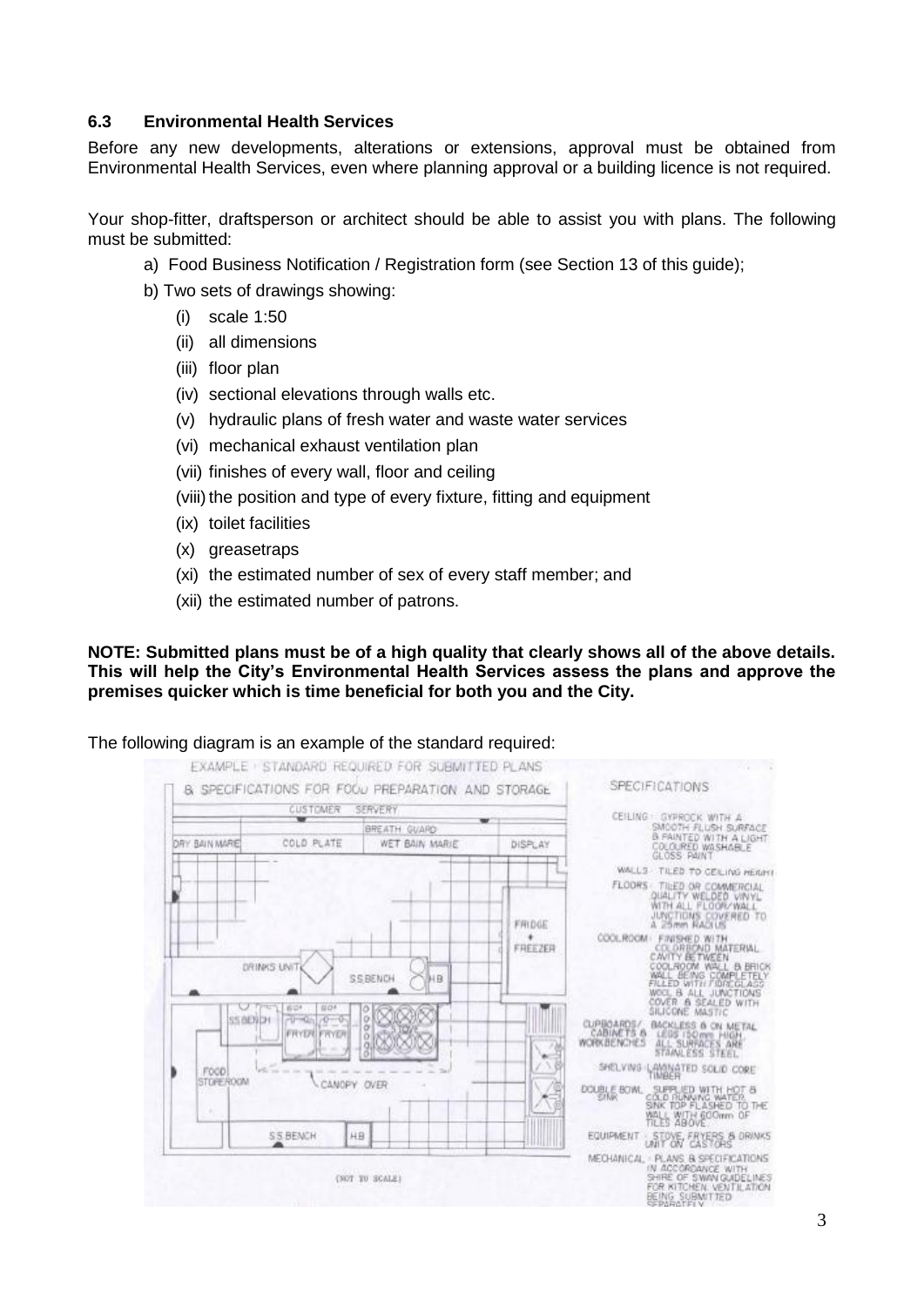Contact Environmental Health Services on 9432 9856 for further information.

## **6.4 Approval of Plans**

After the plans have been approved, one copy will be given back to you with ―Environmental Health Conditions of Approval‖ attached. You can then commence the construction of the food premises but the conditions of approval must be complied with.

## **6.5 Final Inspection**

Once construction is complete, you will need to contact Environmental Health Services to arrange for an Environmental Health Officer will to undertake a final inspection for compliance with the approved plans and Conditions of Approval.

## **6.6 Food Business Registration and Licence**

After the food business has been approved you will be issued an approval letter together with an invoice for payment of your annual licence fee. After payment has been received you will be issued your food business registration and licence certificates which must be displayed in a prominent place within your food business at all times.

Registration of your food business occurs once and does not expire. The licence certificate is issued annually with the fees.

Please note that failure to pay the fee will result in late fees being charged to your account.

## **7.0 STATE GOVERNMENT DEPARTMENTS**

## **7.1 Department of Racing, Gaming and Liquor (RGL)**

Any premises selling alcohol must obtain a liquor licence. Applications can be obtained from RGL and will usually require a Section 39 certificate to be issued from Environmental Health Services. This involves an inspection of the premises to ensure compliance with relevant health legislation. There is a fee associated with this. Occasionally a Section 40 Certificate will need to be issued by Planning Services.

Phone: 9425 1888 Email: [rgl@rgl.wa.gov.au](mailto:rgl@rgl.wa.gov.au) Website: [www.rgl.wa.gov.au](http://www.rgl.wa.gov.au/)

Please contact Environmental Health Services for Section 39 application and Planning Services for a Section 40 application.

## **7.2 Department of Environment and Conservation (DEC)**

The DEC deals with pollution such as noise, waste, water and air. Problems may arise due to noisy refrigeration motors and exhaust hood outlets. Consider neighbouring premises when installing such equipment. Sound levels created by the business must not exceed those in the Environmental Protection (Noise) Regulations 1997.

All food businesses are required to comply with the Environmental Protection (Unauthorised Discharges) Regulations 2004 by having adequate drainage, refuse storage and waste fat and oil storage and collection. Environmental Health Officer's may issue infringements if a food business is found discharging chemicals, fats, oils etc. into the environment (e.g. stormwater drain).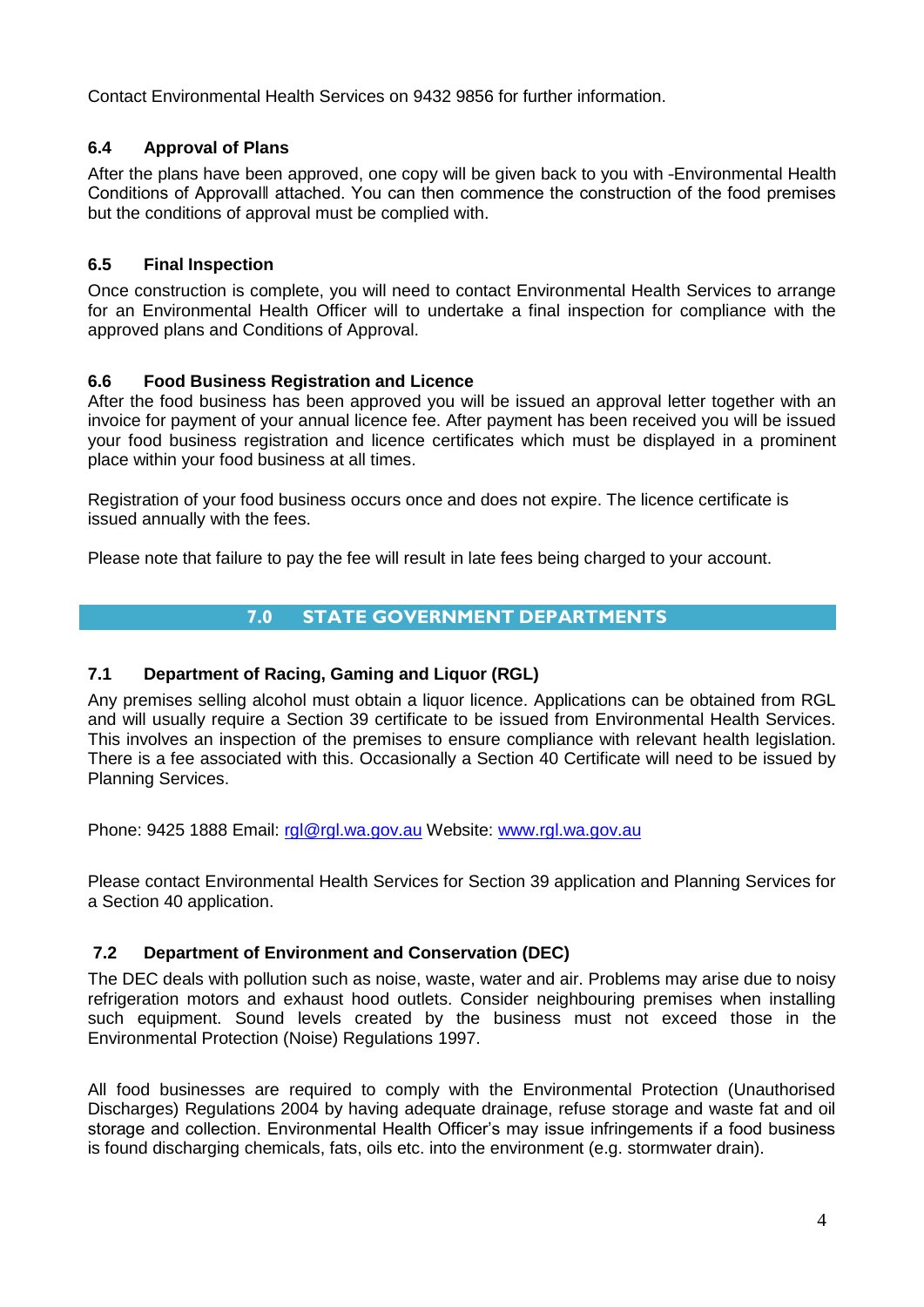Phone: 6467 5000 Website: [www.dec.wa.gov.au](http://www.dec.wa.gov.au/)

## **7.3 Western Power and Alinta Gas**

All electrical and gas fittings should be approved by Western Power and Alinta Gas and installed in accordance with the relevant regulations.

Western Power – Phone: 9326 4911 Website: [www.wpcorp.com.au](http://www.wpcorp.com.au/) Alinta Gas – Phone: 13 13 59 Website: [www.alintacustomer.com.au](http://www.alintacustomer.com.au/)

## **7.4 Water Corporation**

Plumbing is to be carried out by a licensed plumber in accordance with the Metropolitan Water Supply, Sewerage and Drainage Board by-laws.

The Industrial Waste department at the Water Corporation should be consulted for provision of grease traps. Most food premises where food preparation occurs will require a grease trap to be installed.

Phone: 13 13 95 Website: [www.watercorporation.com.au](http://www.watercorporation.com.au/)

## **8.0 DESIGN AND CONSTRUCTION**

#### **8.1 General Requirements**

The food premises must comply with the requirements of Food Safety Standard 3.2.3 – Food Premises and Equipment (FSS 3.2.3). The additional following information may be useful when designing your food premises (follow the FSS 3.2.3 headings which match the ones below).

Your food business design must aim to:

- Exclude locations that may allow harbourage to vermin by such measures as eliminating cavities, cracks and crevices.
- Facilitate easy cleaning by measures such as providing open access to all surfaces where grease and dust may accumulate and ensuring that all surfaces are durable, smooth, impervious and washable.
- Allow the flow of food in one direction, from receipt, to storage, to preparation, to packing/serving/dispatch incorporating in the design process, provision for safe food handling practices so that the risk of contamination is minimised.

Consider:

- **Sufficient dining space, allowing of 1m<sup>2</sup> per person for dining area;**
- Potential for future expansion. If in the future you may wish to upgrade the type of food preparation, then you may also need to upgrade the premises to suit.
- The kitchen incorporating crockery/equipment/chemical/food storage, washing areas, wet and dry preparation areas, refrigeration and cooking areas.
- Separation of raw products and cooked/final products
- Sanitary conveniences for both staff and customers
- **Space for changerooms and storage area for personal items**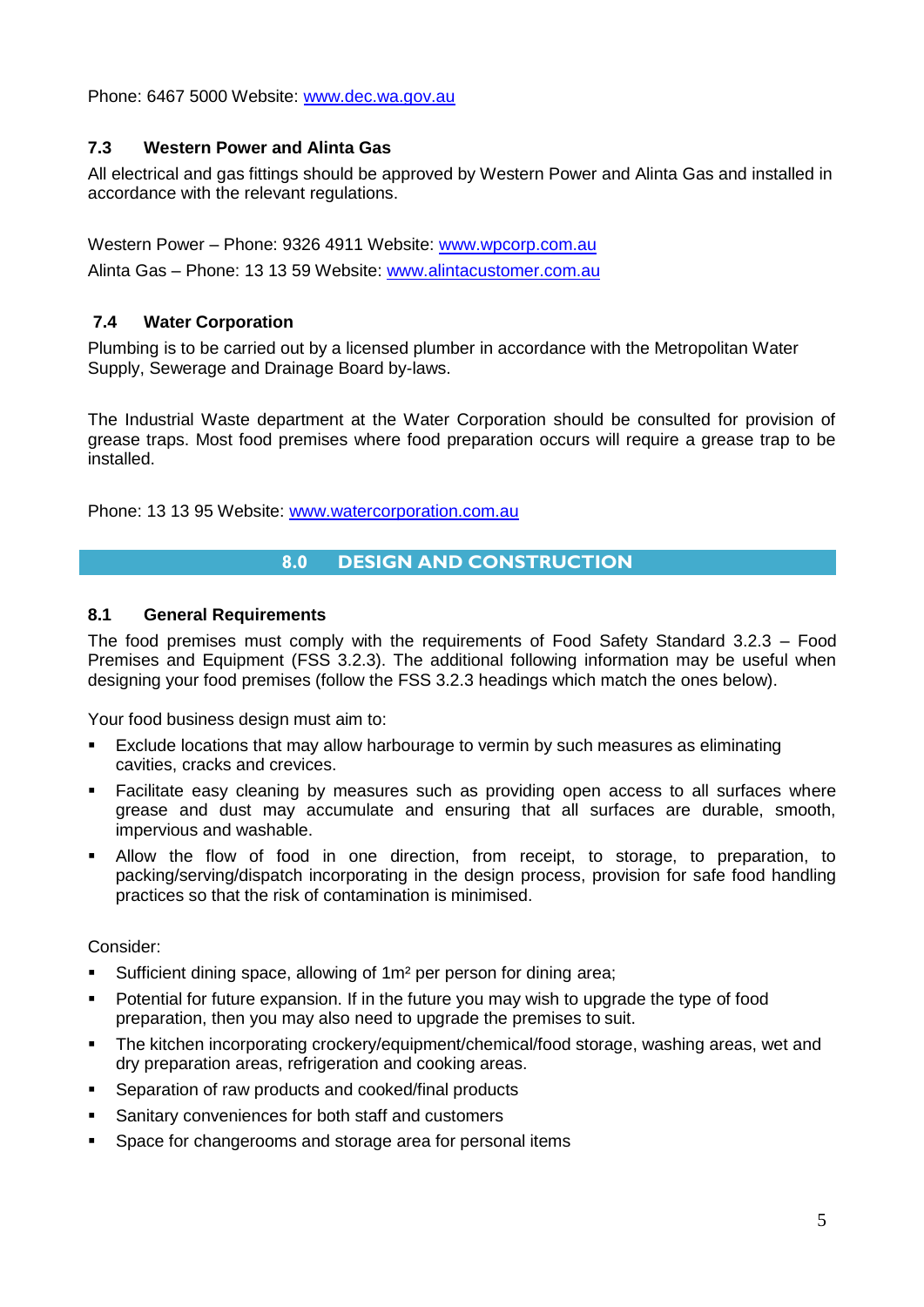The following diagram is a guide to the typical layout:



LEGEND:

 $\mathcal{L} =$  Thermometer

 $\circledS =$  Garbage receptacle

- $\begin{array}{ll} \bigcirc \mathbb{D} = & \text{Floor} / \text{wall} \text{ cavity} \\ \bigcirc \mathbb{D} = & \text{Castors to under branch storage} \end{array}$
- 3) Impervious floor graded and dramed  $\widetilde{a}$  = Hot water heater sealed to wall
- $\circledS$  = Walls tiled
- $\circledS$  = Shelving 25 mm clear of wall  $\circled{2}$  = Sink unit on metal frame
- @ = Dishwasher with temperature indicating device
- $① = \text{Leg} 150 \text{ mm min.}$
- $\overline{\text{CD}}$  = Underside of support bracket 150mm to the finished floor surface
- $@ =$  Painted plasterboard celling
- $\widehat{\mathbb{G}}$  = Smooth cement rendering
- $@ =$  Water drainage pipes concealed into walls (c) = Hand basin, hot and cold water mixing set
- $\widetilde{D}$  = Soap and towel dispenser

#### **8.2 Water Supply**

| <b>Relevant</b><br><b>Food Safety</b><br><b>Standard</b> | <b>Performance Criteria</b>                                                                                                                                             | <b>Acceptable Solutions</b>                                                                                                                                                                            |
|----------------------------------------------------------|-------------------------------------------------------------------------------------------------------------------------------------------------------------------------|--------------------------------------------------------------------------------------------------------------------------------------------------------------------------------------------------------|
| FSS 3.2.3<br>Division 2<br>Clause 4                      | The water supply must be:<br>Provided in an adequate quantity;<br>■<br>Potable; and<br>Of an appropriate temperature.<br>The water supply for mobile food vehicles must | Hot water system installed in adequate<br>capacity for the activities occurring at<br>the premises<br>Council water supply<br>Tank and Bore water (Laboratory<br>Certification stating compliance with |
|                                                          | be:<br>Of a minimum 25Litres (used solely for<br>cleaning purposes).                                                                                                    | NHMRC Guidelines must be provided)                                                                                                                                                                     |

#### **8.3 Sewage and Waste Water Disposal**

| <b>Relevant</b><br><b>Food Safety</b><br><b>Standard</b> | <b>Performance Criteria</b>                                                                                                                                                                                                                                                                           | <b>Acceptable Solutions</b>                                                                                                                                                                                                                                                                                                                                        |
|----------------------------------------------------------|-------------------------------------------------------------------------------------------------------------------------------------------------------------------------------------------------------------------------------------------------------------------------------------------------------|--------------------------------------------------------------------------------------------------------------------------------------------------------------------------------------------------------------------------------------------------------------------------------------------------------------------------------------------------------------------|
| FSS 3.2.3<br>Division 2<br>Clause 5                      | The premises must have a sewage and waste<br>water disposal system which:<br>Effectively disposes of all sewage and<br>٠<br>wastewater; and<br>Is constructed and located so that there is<br>٠<br>no likelihood of the sewage and wastewater<br>polluting the water supply or contaminating<br>food. | Connection to deep sewer<br>٠<br>If the premises is located in areas<br>$\blacksquare$<br>without deep sewerage you will<br>require on-site disposal. A further<br>application to install apparatus for the<br>treatment of sewage is required.<br>Alternatively, investigate the<br>installation of a reticulated sewerage<br>system connected to the main sewer. |
|                                                          | Food transport vehicles:<br>Where there is no connection to mains<br>sewer, temporary holding tanks must be<br>installed at 50Litres capacity.                                                                                                                                                        | Contact the Water Corporation for<br>п<br>information regarding grease traps.<br>The City of Fremantle does not<br>process these applications.                                                                                                                                                                                                                     |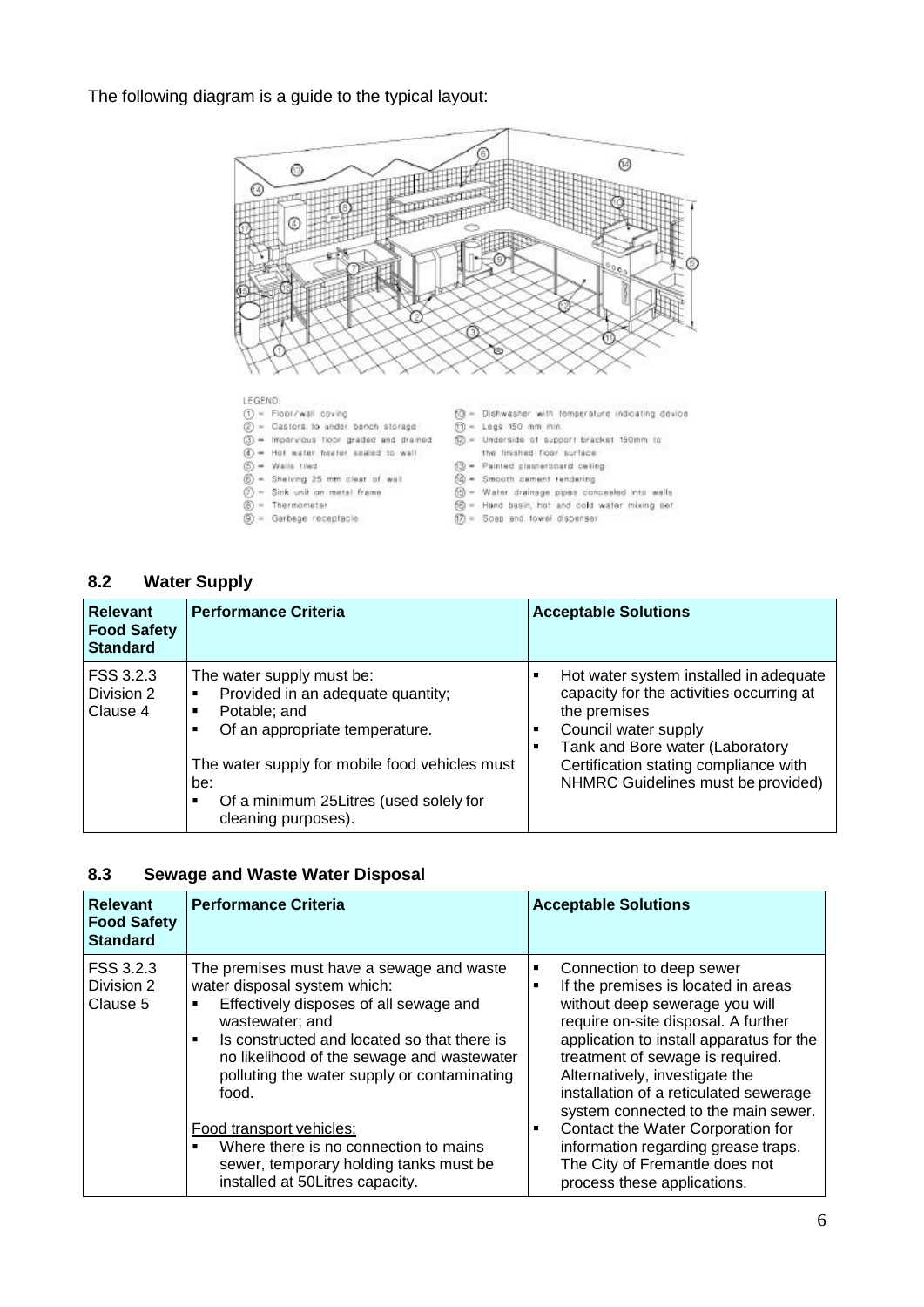|  | Trade waste agreement required |
|--|--------------------------------|
|  |                                |

# **8.4 Storage of Garbage and Recyclable Matter**

| <b>Relevant</b><br><b>Food Safety</b><br><b>Standard</b> | <b>Performance Criteria</b>                                                                                                                                                                                                                                                               | <b>Acceptable Solutions</b>                                                                                                                                                                                                                                                                                                                                                                                                                                                                                                                                                          |
|----------------------------------------------------------|-------------------------------------------------------------------------------------------------------------------------------------------------------------------------------------------------------------------------------------------------------------------------------------------|--------------------------------------------------------------------------------------------------------------------------------------------------------------------------------------------------------------------------------------------------------------------------------------------------------------------------------------------------------------------------------------------------------------------------------------------------------------------------------------------------------------------------------------------------------------------------------------|
| FSS 3.2.3<br>Division 2<br>Clause 6                      | The premises must have waste facilities that:<br>Adequately contain the quantity and type of<br>٠<br>waste and recyclable matter;<br>Are enclosed, as to not allow access to<br>٠<br>pests and animals; and<br>Are designed and constructed to be easily<br>٠<br>and effectively cleaned. | Provision of an adequate supply of<br>$\blacksquare$<br>water for cleaning<br>Refuse containers serviced by<br>٠<br>appropriate contractor<br>Fats and oils must be stored in leak<br>٠<br>proof containers and regularly<br>collected by a waste removal<br>contractor.<br>Easy access to allow for removal of<br>$\blacksquare$<br>bins<br>Bins in food preparation areas should<br>$\blacksquare$<br>be located where cross contamination<br>will not occur. They should be<br>provided with a plastic liner and lid.<br>These bins should be cleaned and<br>sanitised regularly. |

## **8.5 Ventilation**

| <b>Relevant</b><br><b>Food Safety</b><br><b>Standard</b> | <b>Performance Criteria</b>                                                                                                                                                                                                                                                                                                                           | <b>Acceptable Solutions</b>                                                                                                                                                                                                                                                                           |
|----------------------------------------------------------|-------------------------------------------------------------------------------------------------------------------------------------------------------------------------------------------------------------------------------------------------------------------------------------------------------------------------------------------------------|-------------------------------------------------------------------------------------------------------------------------------------------------------------------------------------------------------------------------------------------------------------------------------------------------------|
| FSS 3.2.3<br>Division 2<br>Clause 7                      | Ventilation throughout the premises must:<br>Be sufficient and easily and effectively<br>п<br>cleaned: and<br>Effectively remove fumes, smoke, steam<br>and vapours, so as not to cause<br>environmental nuisance.<br>Mechanical exhaust ventilation system to be<br>designed, constructed and installed in<br>accordance with AS 1668 Part 2 (2002). | Mechanical ventilation to be installed for:<br>Cooking equipment where electrical<br>input exceeds 8kW;<br>Cooking equipment where gas input<br>$\blacksquare$<br>exceeds 29MJ/h; and<br>All deep fryers.<br>(Written certification is required to verify)<br>that system meets performance criteria) |

# **8.6 Lighting**

| <b>Relevant</b><br><b>Food Safety</b><br><b>Standard</b> | <b>Performance Criteria</b>                                                                                                                                                                                                       | <b>Acceptable Solutions</b>                                                                                                                                                                                                              |
|----------------------------------------------------------|-----------------------------------------------------------------------------------------------------------------------------------------------------------------------------------------------------------------------------------|------------------------------------------------------------------------------------------------------------------------------------------------------------------------------------------------------------------------------------------|
| FSS 3.2.3<br>Division 2<br>Clause 8                      | The premises must:<br>Be sufficiently provided with light; and<br>г<br>Light fittings must be easily and effectively<br>cleaned, unable to provide harbourage for<br>pests and constructed to protect food from<br>contamination. | Natural light<br>Artificial-recessed and diffuser<br>Artificial-ceiling mounted and diffuser<br>Light fittings are to be provided with<br>protective plastic covers or sleeves to<br>prevent contamination of food with<br>broken glass. |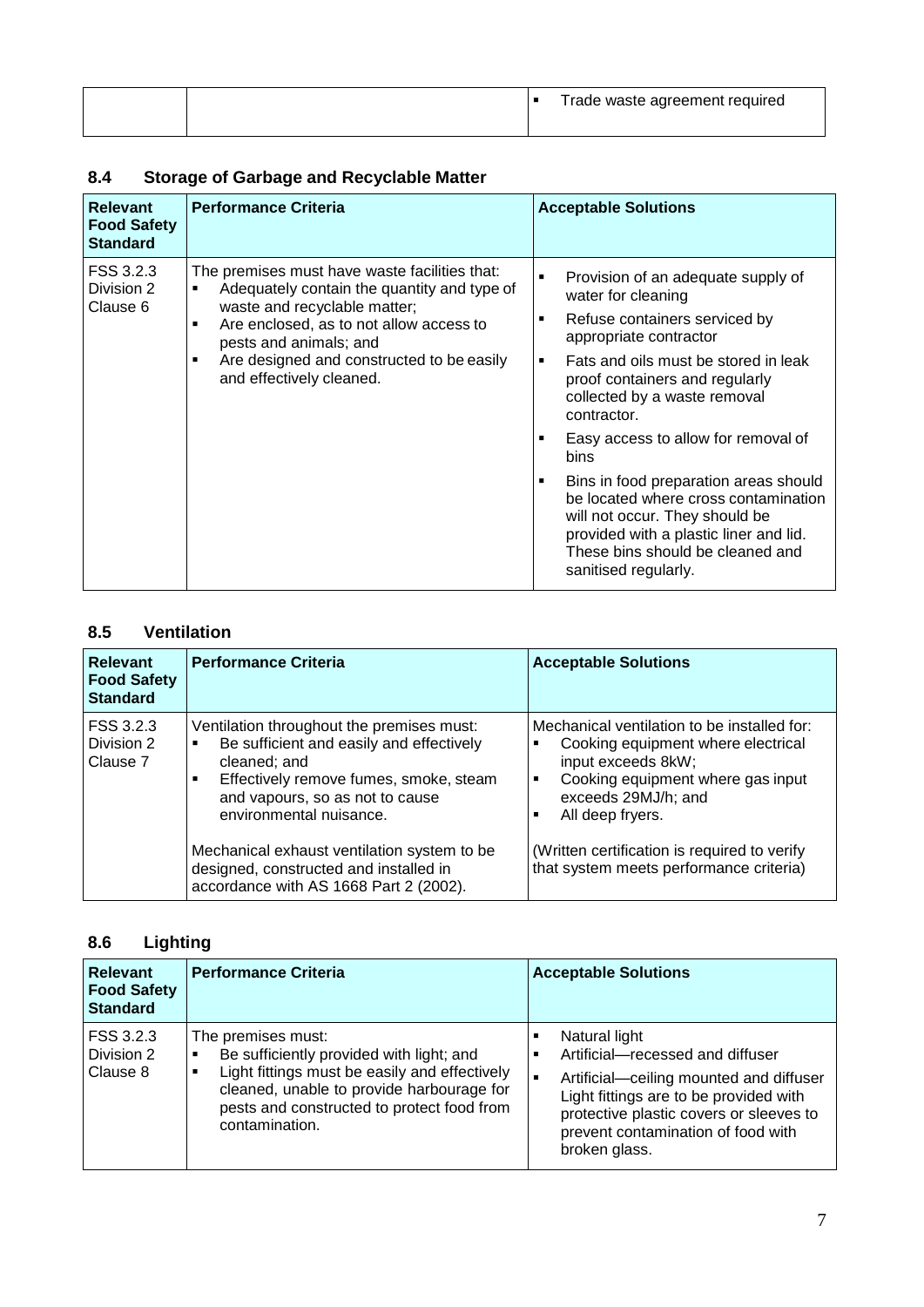## **9.1 Floors**

| <b>Relevant</b><br><b>Food Safety</b><br><b>Standard</b> | <b>Performance Criteria</b>                                                                                                                                                                                                                                                                                                                                                                                | <b>Acceptable Solutions</b>                                                                                                                                                                  |
|----------------------------------------------------------|------------------------------------------------------------------------------------------------------------------------------------------------------------------------------------------------------------------------------------------------------------------------------------------------------------------------------------------------------------------------------------------------------------|----------------------------------------------------------------------------------------------------------------------------------------------------------------------------------------------|
| FSS 3.2.3<br>Division 3<br>Clause 10                     | Floors must be:<br>Constructed appropriately for the activities<br>٠<br>being carried out within the premises;<br>Impervious and easily and effectively<br>$\blacksquare$<br>cleaned:<br>Laid in a manner so that pooling or ponding<br>٠<br>of water cannot occur; and<br>Unable to provide harbourage for pests.<br>٠<br>Where floor is subject to heavy washing<br>٠<br>floor wastes should be provided | Ceramic tiles<br>Coving provided<br>٠<br>Concrete and epoxy layer<br>٠<br>Commercial grade continuous vinyl<br><b>Treated concrete</b><br>Flooring materials must be light in<br>٠<br>colour |

## **9.2 Walls**

| <b>Relevant</b><br><b>Food Safety</b><br><b>Standard</b> | <b>Performance Criteria</b>                                                                                                                                                                                                                                                                                                                                                    | <b>Acceptable Solutions</b>                                                                                                                                                                                                                                                   |
|----------------------------------------------------------|--------------------------------------------------------------------------------------------------------------------------------------------------------------------------------------------------------------------------------------------------------------------------------------------------------------------------------------------------------------------------------|-------------------------------------------------------------------------------------------------------------------------------------------------------------------------------------------------------------------------------------------------------------------------------|
| FSS 3.2.3<br>Division 3<br>Clause 11                     | Walls must be:<br>Provided<br>food<br>from<br>protect<br>to<br>contamination:<br>Constructed appropriately for the activities<br>being carried out within the premises;<br>Sealed to prevent entry of dirt, dust, pests<br>and vermin:<br>Unable to provide harbourage for pests;<br>٠<br>Impervious; and<br>٠<br>Easily and effectively cleaned.<br>п<br>Flush with no panels | Ceramic tiles<br>Е<br>Gloss painted fibre cement sheeting<br>п<br>Impervious panelling<br>г<br>Smooth finish provided<br>٠<br>Splashbacks provided to sinks and<br>п<br>benches<br>resistance<br>material<br>behind<br>Heat<br>п<br>cooking equipment<br>Light coloured paint |

# **9.3 Ceilings**

| <b>Relevant</b><br><b>Food Safety</b><br><b>Standard</b> | <b>Performance Criteria</b>                                                                                                                                                                                                                                                                                                                   | <b>Acceptable Solutions</b>                                                                                                                                                                                                         |
|----------------------------------------------------------|-----------------------------------------------------------------------------------------------------------------------------------------------------------------------------------------------------------------------------------------------------------------------------------------------------------------------------------------------|-------------------------------------------------------------------------------------------------------------------------------------------------------------------------------------------------------------------------------------|
| FSS 3.2.3<br>Division 3<br>Clause 11                     | Ceilings must be:<br>Provided to protect food from<br>contamination;<br>Constructed appropriately for the activities<br>п<br>being carried out within the premises;<br>Sealed to prevent entry of dirt, dust, pests<br>٠<br>and vermin:<br>Unable to provide harbourage for pests;<br>٠<br>Impervious; and<br>Easily and effectively cleaned. | Gloss painted fibre cement sheeting<br>٠<br>Impervious panelling<br>Smooth finish<br>Solid, continuous construction<br>٠<br><b>NOTE:</b> Drop-in panel ceilings will not be<br>approved in kitchens and food<br>preparations areas. |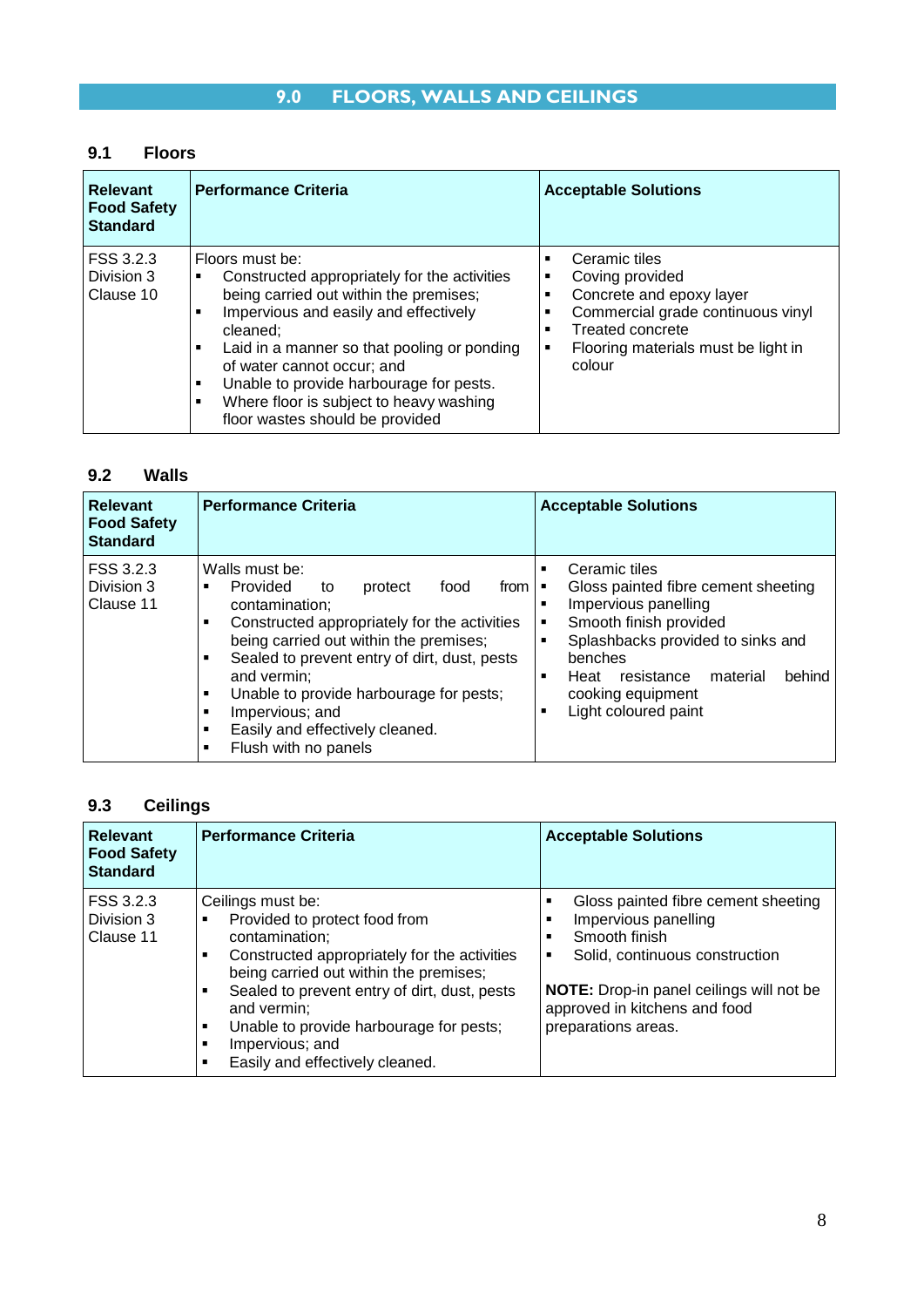# **10.1 General Requirements**

| <b>Relevant</b><br><b>Food Safety</b><br><b>Standard</b> | <b>Performance Criteria</b>                                                                                                                                                                                                                                                                                                                                                                                                                                                                                                                                                                                                                                     | <b>Acceptable Solutions</b>                                                                                                                                                                                                                                                                                                                                                                                                                                                                                                 |
|----------------------------------------------------------|-----------------------------------------------------------------------------------------------------------------------------------------------------------------------------------------------------------------------------------------------------------------------------------------------------------------------------------------------------------------------------------------------------------------------------------------------------------------------------------------------------------------------------------------------------------------------------------------------------------------------------------------------------------------|-----------------------------------------------------------------------------------------------------------------------------------------------------------------------------------------------------------------------------------------------------------------------------------------------------------------------------------------------------------------------------------------------------------------------------------------------------------------------------------------------------------------------------|
| FSS 3.2.3<br>Division 4<br>Clause 12                     | Fixtures and fittings are to be adequate for the<br>production of safe food and fit for the intended<br>use.<br>Fixtures and fittings should be designed and<br>constructed so that:<br>There is no likelihood of causing food<br>٠<br>contamination;<br>The fixtures and fittings and adjacent floors,<br>٠<br>walls and ceilings are able to be easily and<br>effectively cleaned; and<br>They are unable to provide harbourage for<br>٠<br>pests.<br>Food contact surfaces must be:<br>Able to be easily and effectively cleaned and<br>٠<br>sanitised;<br>Impervious; and<br>٠<br>Made of material that will not contaminate the<br>$\blacksquare$<br>food. | Fixtures, fittings, shelving and equipment<br>should:<br>Be able to be easily moved<br>Have castors fitted and flexible<br>٠<br>connections<br>Have 150mm legs and clear of walls<br>٠<br>Be sealed to plinth, surfaces, floor<br>٠<br>and adjacent surfaces<br>Have 75mm above bench and clear<br>٠<br>of the wall<br>Not have false backs or bottoms<br>٠<br>Food contact surfaces should be<br>٠<br>stainless steel.<br>Pipes, ducts, fitting and fixtures<br>п<br>should be concealed in the wall, floor<br>or ceiling. |

# **10.2 Washing Facilities**

| <b>Relevant</b><br><b>Food Safety</b><br><b>Standard</b> | <b>Performance Criteria</b>                                                                                           | <b>Acceptable Solutions</b>                                                                                                                                                                                                         |
|----------------------------------------------------------|-----------------------------------------------------------------------------------------------------------------------|-------------------------------------------------------------------------------------------------------------------------------------------------------------------------------------------------------------------------------------|
| I FSS 3.2.3<br>Division 4<br>Clause 12                   | Cooking Equipment and eating/drinking utensils<br>must be able to be easily and effectively cleaned<br>and sanitised. | Double bowl sink for utensil and<br>$\blacksquare$<br>equipment washing<br>OR<br>Single bowl sink and commercial<br>dishwasher<br><b>AND</b><br>Separate sink for fruit and vegetable<br>п<br>washing<br><b>AND</b><br>Glass washer |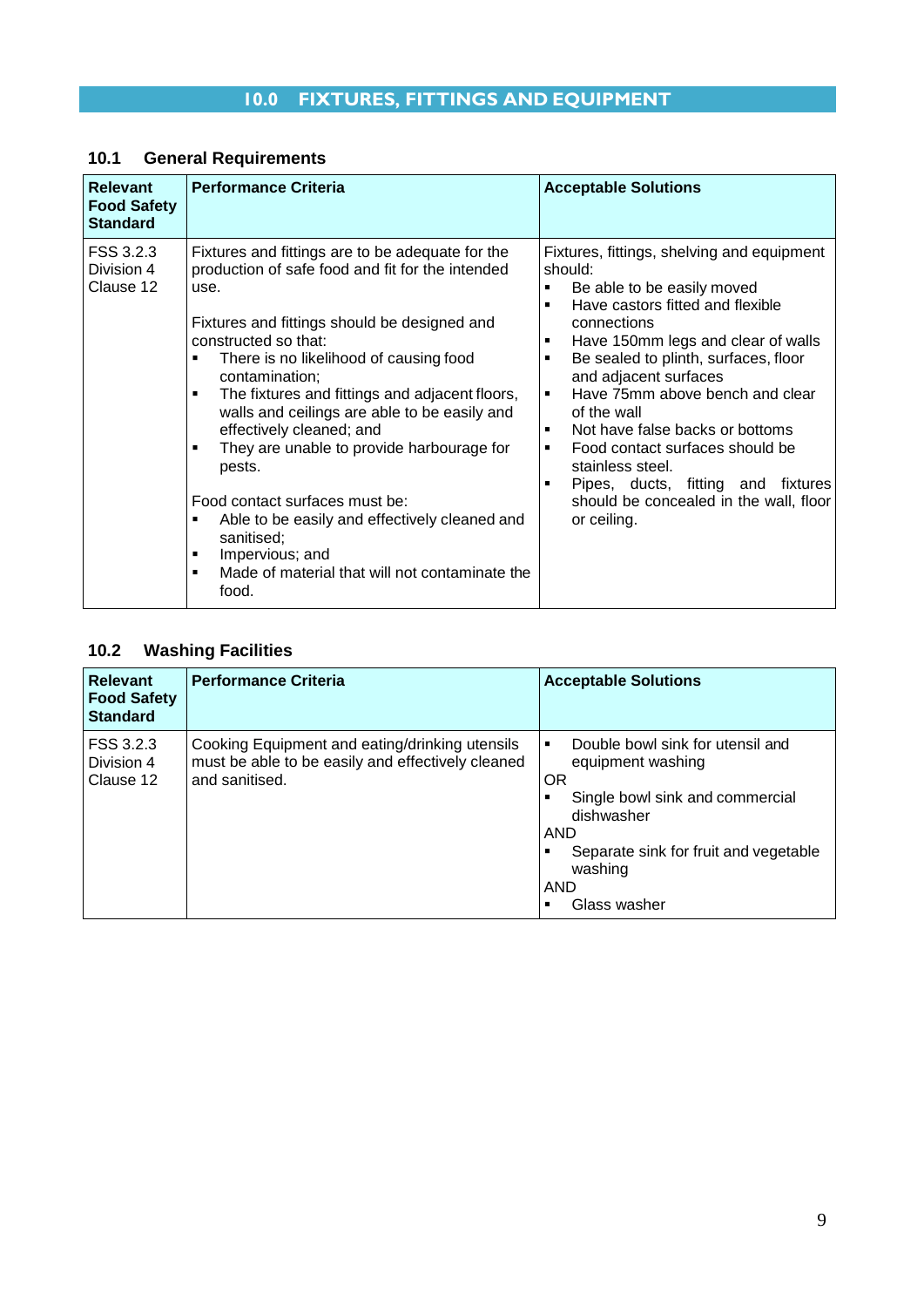#### **10.3 Handwashing Facilities**

| <b>Relevant</b><br><b>Food Safety</b><br><b>Standard</b> | <b>Performance Criteria</b>                                                                                                                                                                                                                                                                                                                                                                                                                                                                                                                                                                                                                                                                                                      | <b>Acceptable Solutions</b>                                                                                                                                                                                                                                                                                                    |
|----------------------------------------------------------|----------------------------------------------------------------------------------------------------------------------------------------------------------------------------------------------------------------------------------------------------------------------------------------------------------------------------------------------------------------------------------------------------------------------------------------------------------------------------------------------------------------------------------------------------------------------------------------------------------------------------------------------------------------------------------------------------------------------------------|--------------------------------------------------------------------------------------------------------------------------------------------------------------------------------------------------------------------------------------------------------------------------------------------------------------------------------|
| FSS 3.2.3<br>Division 4<br>Clause 14                     | A food premises must have a designated hand<br>wash basin that is;<br>A permanent fixture;<br>٠<br>Located in an easily accessible location for all<br>٠<br>food handlers (not more than 5m away);<br>Within immediate area where food handlers<br>$\blacksquare$<br>work;<br>Adjacent to the toilets or toilet cubicles at the<br>٠<br>food premises (if any);<br>Connected to or provided with a supply of<br>٠<br>warm running potable water (between 22°C<br>and $48^{\circ}$ C);<br>Supplied with warm and cold water through a<br>٠<br>common spout;<br>Of a size which allows easy and effective<br>٠<br>hand washing;<br>Supplied with paper towels, soap and a waste<br>٠<br>container; and<br>Connected to sewer.<br>٠ | Minimum 11 litre capacity basin<br>٠<br>provided in area where food handlers<br>are working<br>Minimum 11 litre capacity basin<br>$\blacksquare$<br>provided adjacent to toilet facilities<br>Each hand basin must be supplied<br>٠<br>with soap, paper towels and a waste<br>container<br>Hand Basins connected to sewer<br>٠ |

## **10.4 Hot and Cold Food Storage and Display**

| <b>Relevant</b><br><b>Food Safety</b><br><b>Standard</b> | <b>Performance Criteria</b>                                                                                                                                                                                                                                                     | <b>Acceptable Solutions</b>                                                                                                                                                                           |
|----------------------------------------------------------|---------------------------------------------------------------------------------------------------------------------------------------------------------------------------------------------------------------------------------------------------------------------------------|-------------------------------------------------------------------------------------------------------------------------------------------------------------------------------------------------------|
| FSS 3.2.3<br>Division 3<br>Clause $6 & 8$                | During storage and display, food must be;<br>Protected from the likelihood of<br>$\blacksquare$<br>contamination; and<br>Under appropriate temperature control.<br>٠<br>Storage and display areas and containers must<br>be capable of being easily and effectively<br>cleaned. | Hot display unit minimum of $60^{\circ}$ C<br>٠<br>Cold display Unit/Cool Room<br>٠<br>maximum of $5^{\circ}$ C<br>Freezer units maximum -15°C and<br>food must remain frozen<br>Sneeze barriers<br>٠ |

## **10.5 Coolrooms / Freezers**

Installation of a walk-in coolroom or freezer requires a building licence.

- Floor is to be graded and drained to a floor waste located outside the facility.
- All racks and shelves should be of smooth, non-absorbent, easily cleanable, non-corrosive material.
- Coolroom and freezer condensates should discharge to a drainage system located outside the coolroom/freezer (i.e. tundish).
- A thermometer indicating temperature within +/- 1° C is required.
- **Inaccessible cavities should be filled with fibreglass wool and sealed.**
- All doors are: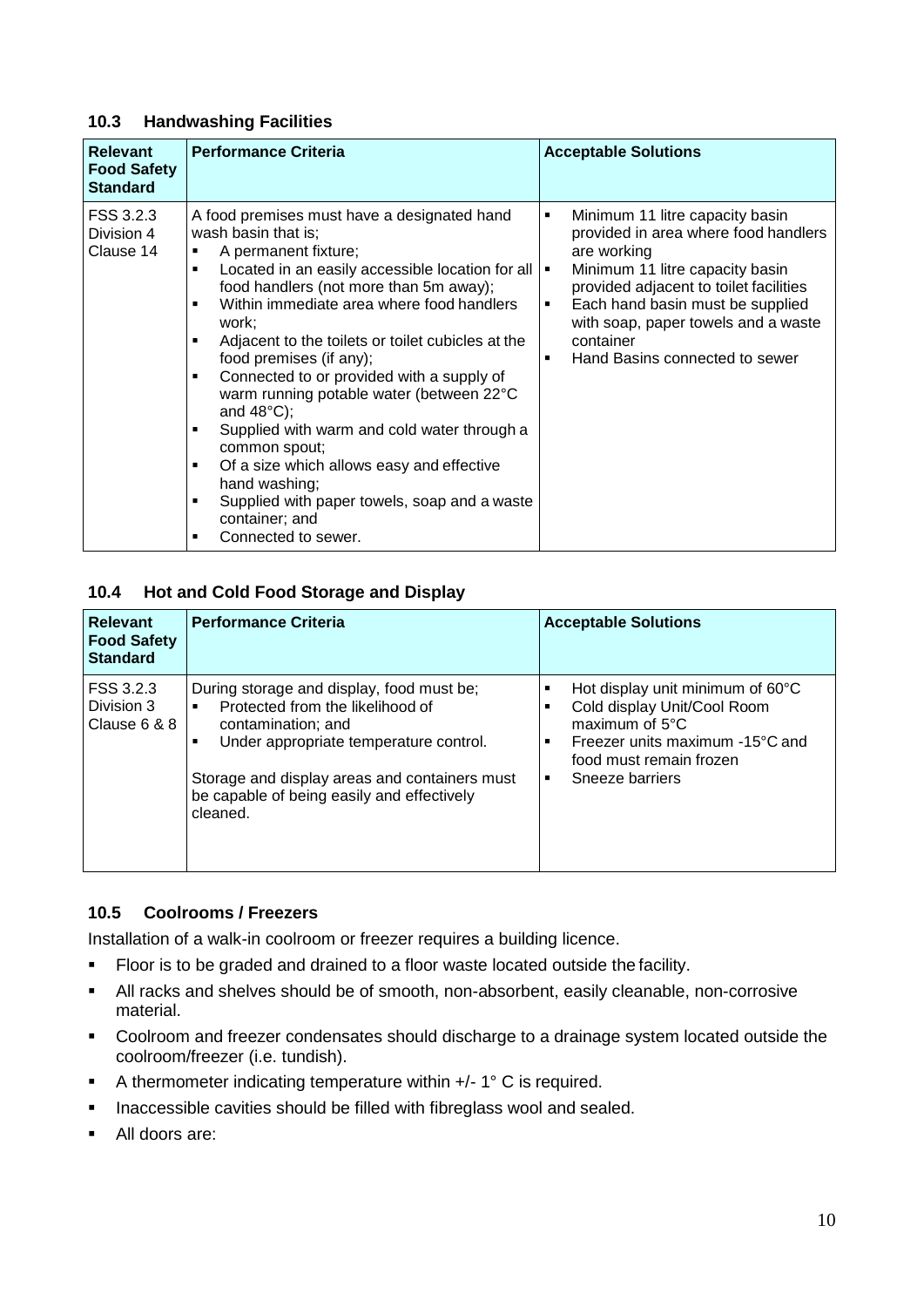- fitted with a rubber or similar seal which effectively prevents the escape of cold air or the entry of warm air when the door is closed, and the seal must be kept clean and in good repair
- be capable of being opened from the inside at all times.
- Should the coolroom be externally accessed it may only be utilised for bulk storage where food is fully enclosed within packaging material.
- Alarm to be provided on out side of coolroom but controlled only from the inside of the coolroom (BCA requirement).
- **Internal lighting controlled by a switch located adjacent to the entrance doorway (BCA** requirement).
- All coolroom motors and compressors should be located outside the premises if possible.

| <b>Relevant</b><br><b>Food Safety</b><br><b>Standard</b> | <b>Performance Criteria</b>                                                                                                                                                                                                                                                                                             | <b>Acceptable Solutions</b>                                                                                                                                                               |
|----------------------------------------------------------|-------------------------------------------------------------------------------------------------------------------------------------------------------------------------------------------------------------------------------------------------------------------------------------------------------------------------|-------------------------------------------------------------------------------------------------------------------------------------------------------------------------------------------|
| FSS 3.2.3<br>Division 4<br>Clause 15                     | Adequate storage facilities must be provided for<br>items that are likely to contaminate food,<br>including;<br>Chemicals:<br>Clothing; and<br>٠<br>Personal belongings.<br>٠<br>Storage facilities should be located where there is<br>no likelihood of the above items contaminating<br>food or food contact surfaces | Separated staff room<br>٠<br>Clearly designated room, shelf or<br>٠<br>cupboard for staff items<br>Clearly designated chemical/cleaning<br>п<br>items storage room, shelf or<br>cupboard. |

## **10.6 Storage Facilities**

## **11.0 MISCELLANEOUS**

## **11.1 Temperature measuring**

| <b>Relevant</b><br><b>Food Safety</b><br>Standard | <b>Performance Criteria</b>                                                                                                                                | <b>Acceptable Solutions</b>                                                                                              |
|---------------------------------------------------|------------------------------------------------------------------------------------------------------------------------------------------------------------|--------------------------------------------------------------------------------------------------------------------------|
| <b>FSS 3.2.3</b><br>Division 6<br>Clause 22       | A food premises must have a temperature<br>measuring device that can accurately measure<br>the temperature of potentially hazardous food to<br>$+/- 1$ °C. | Thermostat and gauge provided on<br>all units; AND<br>Single mobile device per premises<br>٠<br>(i.e. Probe thermometer) |

## **11.2 Cleaning and Sanitising**

| <b>Relevant</b>    | <b>I Performance Criteria</b> | <b>Acceptable Solutions</b> |
|--------------------|-------------------------------|-----------------------------|
| <b>Food Safety</b> |                               |                             |
| Standard           |                               |                             |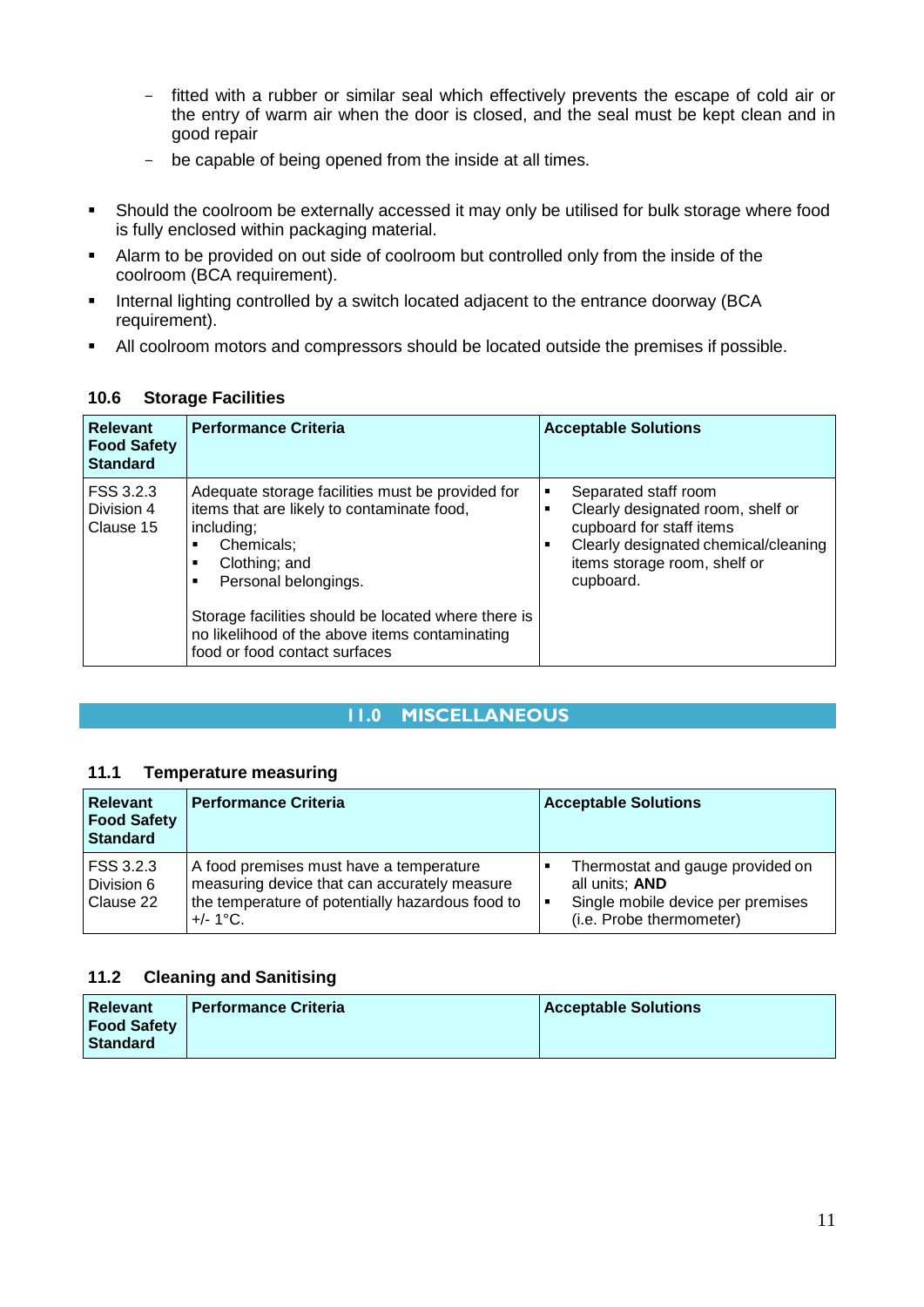| FSS 3.2.3<br>Division 5<br>Clause 20 | All equipment and utensils must be kept in a<br>clean and sanitary state.<br>Heat and/or chemicals must be applied to<br>equipment and utensils so that the number of<br>micro-organisms on the surface has been<br>reduced to a level that:<br>Does not compromise the safety of the food<br>which it may come in contact with; and<br>Does not permit the transmission of infectious<br>disease. | Cleaning<br>Sink (water at 54°C and detergent);<br>Dishwasher (water at 75°C or water<br>п<br>at 54°C and detergent);<br>Glass washer (water at 54°C and<br>٠<br>detergent).<br>Sanitising<br>Chemical sanitizer<br>٠<br>Water at 77°C for hot water sanitising<br>п<br>at the sink<br>Rinsing compartment should be<br>п<br>provided with heating elements<br>capable of maintaining the water at a<br>minimum temperature of 77°C. |
|--------------------------------------|----------------------------------------------------------------------------------------------------------------------------------------------------------------------------------------------------------------------------------------------------------------------------------------------------------------------------------------------------------------------------------------------------|--------------------------------------------------------------------------------------------------------------------------------------------------------------------------------------------------------------------------------------------------------------------------------------------------------------------------------------------------------------------------------------------------------------------------------------|
|--------------------------------------|----------------------------------------------------------------------------------------------------------------------------------------------------------------------------------------------------------------------------------------------------------------------------------------------------------------------------------------------------------------------------------------------------|--------------------------------------------------------------------------------------------------------------------------------------------------------------------------------------------------------------------------------------------------------------------------------------------------------------------------------------------------------------------------------------------------------------------------------------|

## **11.3 Toilet Facilities**

| <b>Relevant</b><br><b>Food Safety</b><br><b>Standard</b> | <b>Performance Criteria</b>                                                         | <b>Acceptable Solutions</b>                                                                                                                                                                           |
|----------------------------------------------------------|-------------------------------------------------------------------------------------|-------------------------------------------------------------------------------------------------------------------------------------------------------------------------------------------------------|
| FSS 3.2.3<br>Division 5<br>Clause 16                     | An appropriate number of toilets must be<br>available for the use of food handlers. | Designated internal staff toilet containing:<br>Double air lock and self closers; or<br>Single door, mechanical ventilation<br>٠<br>and self closer.<br>External staff toilet<br>External common room |

- Sanitary conveniences are to be provided for both staff and patrons of each gender. Staff and patron facilities may be combined as long as there are enough facilities to cater for both as per the requirements of the Building Code of Australia.
- A disabled facility must be provided in newly constructed premises and may be required when alteration, additions or a change of use are undertaken on an existing property. Contact the City's Building Surveyors for further information prior to submitting an application.
- Sanitary conveniences must be equipped with both hot and cold water, liquid soap and singleuse paper towels or a warm air drier.
- Gender identification signs are required on the toilet doors.
- **Patron sanitary conveniences are generally only required when a food premises** accommodates more than 20 persons.

Refer to the following table which is extracted from the Building Code of Australia for number of facilities required for staff and patrons of each gender.

| <b>STAFF FACILITIES</b>  |                |    |               |                |    |               |                         |    |               |
|--------------------------|----------------|----|---------------|----------------|----|---------------|-------------------------|----|---------------|
| Numbers of:              | <b>Toilets</b> |    |               | <b>Urinals</b> |    |               | <b>Hand-wash Basins</b> |    |               |
| <b>Facilities</b>        |                | 2  | Each<br>extra |                | 2  | Each<br>extra |                         | 2  | Each<br>extra |
| <b>Males</b>             | 20             | 40 | 20            | 25             | 50 | 50            | 30                      | 60 | 30            |
| <b>Females</b>           | 15             | 30 | 15            |                |    |               | 30                      | 60 | 30            |
| <b>PATRON FACILITIES</b> |                |    |               |                |    |               |                         |    |               |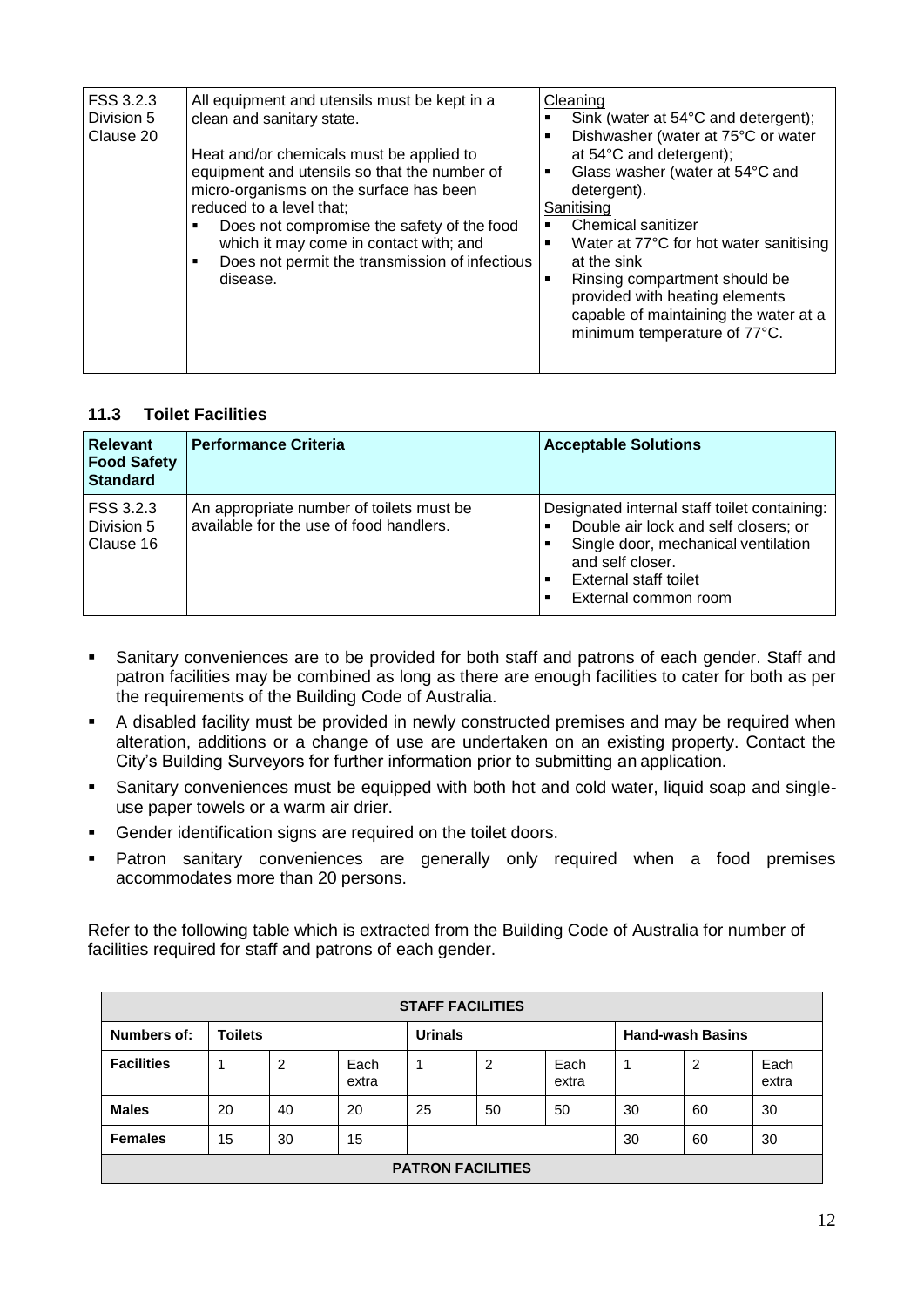| Numbers of:       | <b>Toilets</b> |     | Urinals       |    |     | <b>Hand-wash Basins</b> |    |     |               |
|-------------------|----------------|-----|---------------|----|-----|-------------------------|----|-----|---------------|
| <b>Facilities</b> |                | 2   | Each<br>extra |    | 2   | Each<br>extra           |    | 2   | Each<br>extra |
| <b>Males</b>      | 100            | 300 | 200           | 50 | 100 | 50                      | 20 | 200 | 200           |
| <b>Females</b>    | 25             | 50  | 50            |    |     |                         | 50 | 150 | 200           |

*NOTE: Where the number of male patrons exceeds 250, not less than 5 urinals must be provided plus one additional urinal for every additional 100 in excess of 250. Where the number of female patrons exceeds 250, not less than 6 closet fixtures must be provided plus one additional closet fixture for every 100 females in excess of 250. If not more than 10 persons are employed a unisex toilet facility may be provided.*

## **11.4 Animals and Pests**

- An assistance animal, such as a guide-dog, is only permitted in dining and drinking areas (this includes outdoor dining areas).
- All openings should be protected as far as is practicable from pests through the use of screens, self-closing doors and other inhibiting mechanisms (e.g. air-curtains, fly-strips or fly zappers – fly-zappers must not be located over food contact surfaces).
- It is highly recommended to obtain the services of a qualified pest controller to carry out quarterly inspections and treatment for pests such as cockroaches and rodents.

## **11.5 Food Safety Training**

- It is a requirement that all food handlers demonstrate their skills and knowledge appropriate to the level of food handling that they are employed to carry out. To achieve this requirement the City of Fremantle highly recommends that all food handlers receive food safety training prior to handling food for sale to the public.
- **There are many training programs available but the City of Fremantle offers the -***I'm Alert* Food Safety Program free through our website. This is a self-paced online learning tool that food business operators can use to train their staff to minimum compliance with the hygiene standards in the Food Safety Standards.
- For further information about available training options please contact Environmental Health Services.

## **11.6 Outdoor Eating Areas (Alfresco Dining)**

- An Outdoor Eating Area is licensed by the City of Fremantle where the dining area falls onto the Council land. Examples are the tables and chairs on the footpaths located outside food premises of the -Cappuccino Stripll on South Tce in the city centre.
- An application must be submitted following approval of the Food Business or liquor licensed premise which serves meals e.g. a tavern. Contact Environmental Health Services to obtain an application form and copy of the Local Laws Relating to Outdoor Eating Areas which all premises must comply with.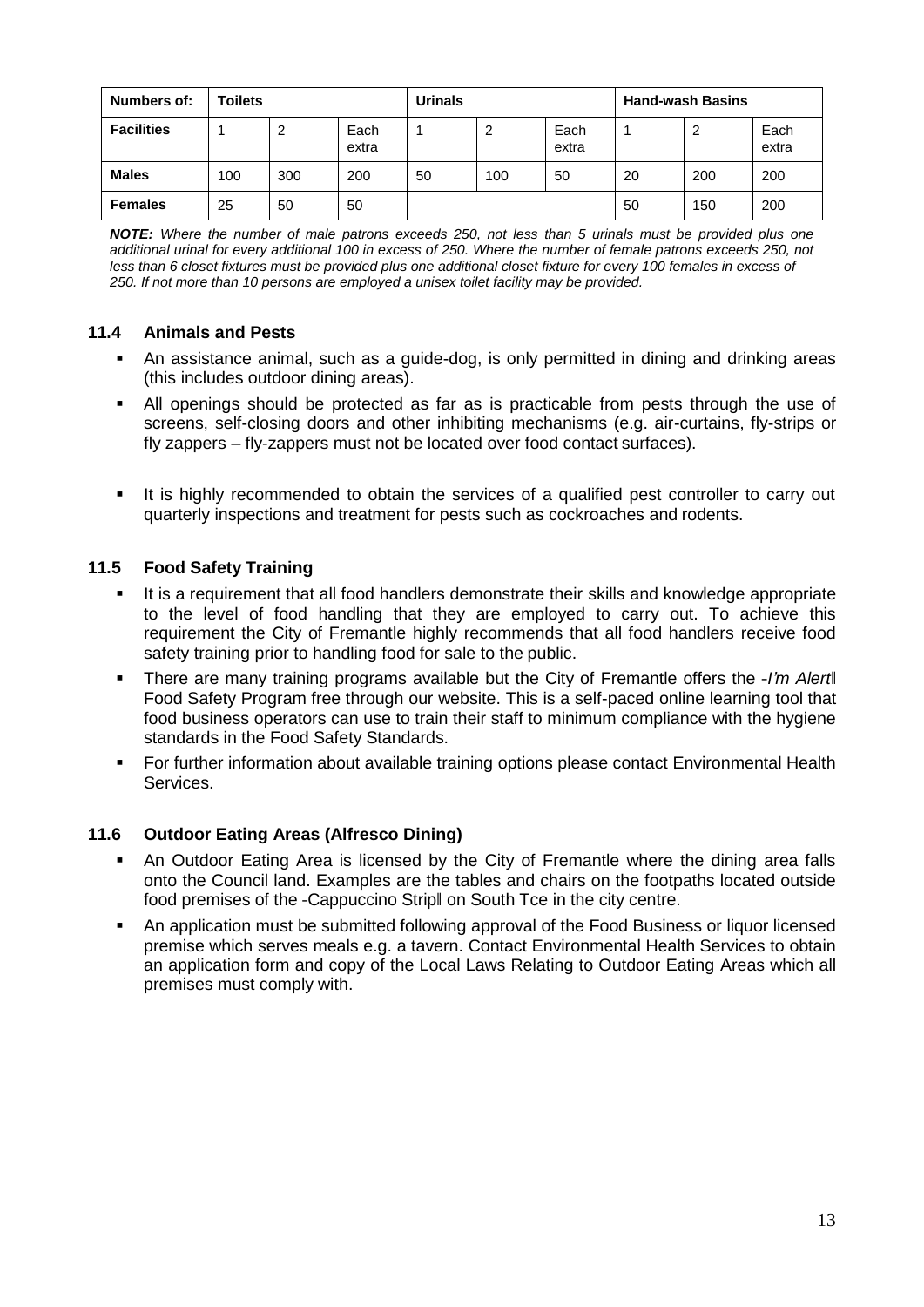## **12.0 FOOD VEHICLES**

| <b>Relevant</b><br><b>Food Safety</b><br><b>Standard</b> | <b>Performance Criteria</b>                                                                                                                                                                                                                            | <b>Acceptable Solutions</b>                                                                                                                                                                                  |
|----------------------------------------------------------|--------------------------------------------------------------------------------------------------------------------------------------------------------------------------------------------------------------------------------------------------------|--------------------------------------------------------------------------------------------------------------------------------------------------------------------------------------------------------------|
| FSS 3.2.3<br>Division 4<br>Clause 17                     | Food Transport Vehicles must be:<br>Designed and constructed to protect food if<br>there is a likelihood of contamination during<br>transport; and<br>Designed and constructed to be easily and<br>effectively cleaned and if necessary,<br>sanitised. | Smooth impervious surfaces to the<br>storage compartment<br>Food is to be transported in such a<br>$\blacksquare$<br>way as to prevent contamination (e.g.<br>packaged in food grade storage<br>containers). |

#### **12.1 Food Transport Vehicles**

## **12.2 Mobile Food Vehicles**

Mobile Food Vehicles are required to comply with the Food Safety Standards. Acceptable solutions to compliance are:

- Food preparation area must be sealed off from the driving area;
- Hand wash basin must be of adequate size, connected to a holding tank of sufficient size to contain all waste water and have a supply of liquid hand soap and single use paper towels at all times;
- Utensil washing sink to be provided in addition to hand wash basin and connected to water holding tank;
- Holding tank must be located beneath the vehicle and all waste water disposed of to sewer;
- Vehicles must be designed and constructed so food is protected from contamination during transport;
- Vehicles must be designed and constructed so they can be easily cleaned;
- Food contact surfaces must be designed and constructed so they can be easily cleaned and sanitised;
- Food vehicles must be kept in a clean condition and parts must be maintained in good working order;
- Provision of adequate storage of food, whether potentially hazardous and perishable or nonpotentially hazardous; and
- No animals are permitted to enter the food vehicle at any time.

## **13.0 FOOD SERVICE TO VULNERABLE PERSONS**

Food service to vulnerable persons such as hospital patients, meals-on-wheels clients in nursing homes, respite centres, children under the age of 5 years in child day care and similar services are required under Standards 3.2.1 and 3.3.1 of the Code to have a Food Safety Program that documents how the food business will control the food safety hazards associated with food handling activities of the business.

Food businesses servicing vulnerable persons are required to comply with the Code in the same manner as other food premises in terms of Standard 3.2.2 Food Safety Practices and General Requirements and Standard 3.2.3 Food Premises and Equipment. For example, a larger child day care centre that provides for more than five children is required to comply with all of the Code Standards mentioned above, except for those where less than six vulnerable persons are serviced